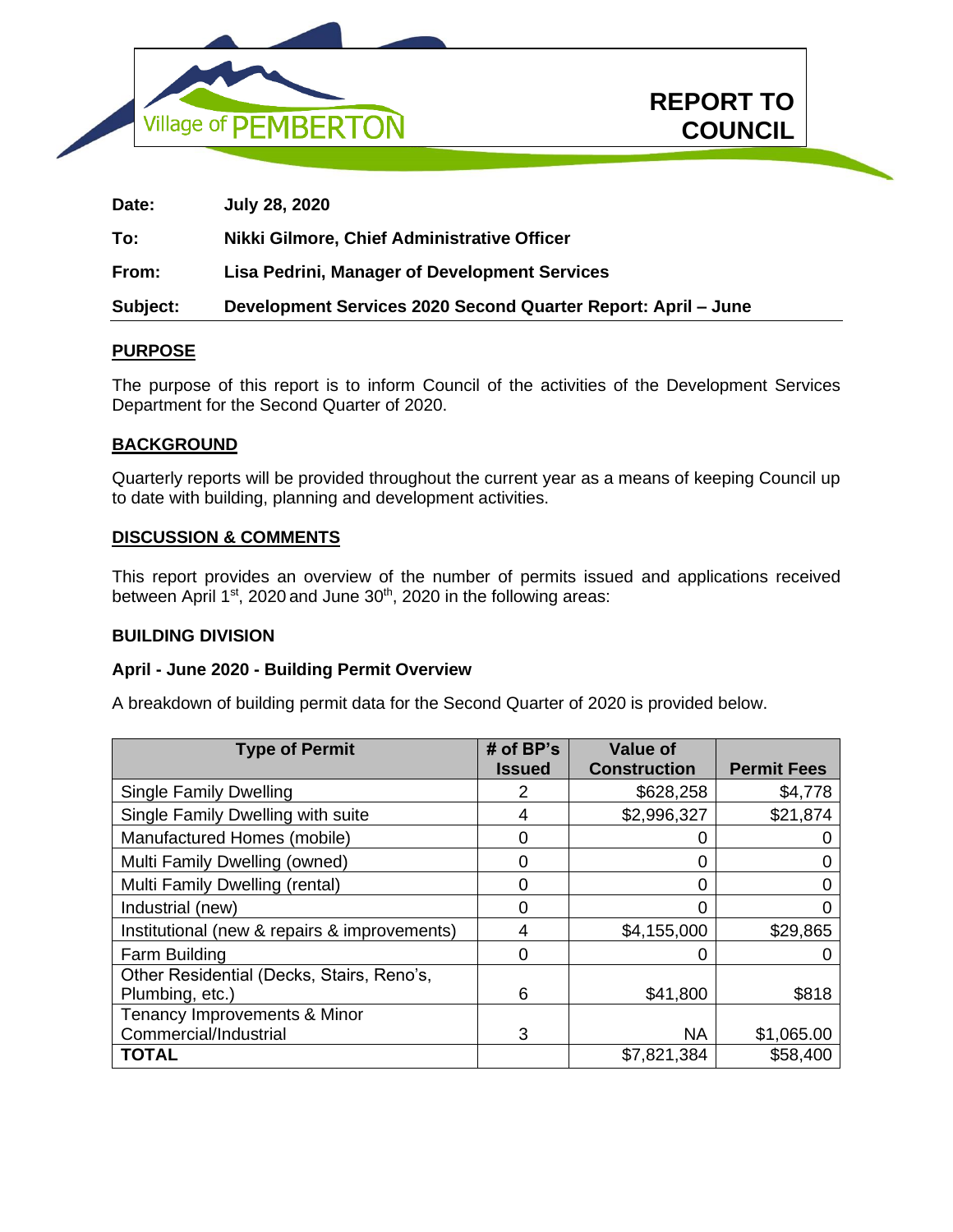# **Development Cost Charges Overview**

No Development Cost Charges were collected in the Second Quarter of 2020.

## **PLANNING DIVISION**

# **2020 Current Development Applications**

A list of applications currently in-house is provided below; information new to the Second Quarter is shown in **bold font**.

| <b>Application #</b> | <b>Project</b>                            | <b>Status</b>                 |
|----------------------|-------------------------------------------|-------------------------------|
| <b>DP78</b>          | Crestline/ The Aspect (proposed new       | Authorized for issuance;      |
|                      | name)                                     | project on hold. Staff are    |
|                      |                                           | anticipating a new DP         |
|                      |                                           | application.                  |
| <b>DP86</b>          | Harmony Reach (Wye Lands) - Combined      | On hold. Requires DVP to      |
|                      | <b>Commercial Residential Development</b> | proceed                       |
| <b>DP87</b>          | Mountain Side Collection - Multi-family   | In Process                    |
|                      | <b>Residential Development</b>            |                               |
| <b>DPm115</b>        | Sunstone (Phase 3) - Environmental        | Issued June 30, 2020          |
|                      | <b>Protection &amp; Land Constraints</b>  |                               |
| <b>DPm116</b>        | <b>Sunstone Phase 1B building pads</b>    | <b>Issued May 7, 2020</b>     |
| <b>DVP124</b>        | 1368 Fernwood - road & utility variances  | In Process                    |
| OR129                | Sunstone - Text Amendment to RTA-1        | Approved May 26, 2020         |
|                      | Zone                                      |                               |
| SO71                 | 1368 Fernwood - 4 Lot Subdivision         | In Process                    |
| <b>SO74</b>          | 1351 Cedar Street - Lot Split             | In Process                    |
| <b>SO75</b>          | 1350 Aster Street- SLRD/VOP Lot Split     | In Process                    |
| SO76                 | 1400 Oak Street - PSS Lot Split           | In Process                    |
| SO78                 | Sunstone Phase 2                          | In Process                    |
| SO79                 | 1929 Stone Cutter Place - VOP & SLRD      | In Process                    |
| <b>TUP009</b>        | 1394 Portage Road - Food Truck            | <b>Council Authorized for</b> |
|                      |                                           | issuance June 16, 2020        |
| <b>SAP 2020-07</b>   | Lease Lot 10, East Taxiway, Airport (add  | <b>Issued May 6, 2020</b>     |
|                      | fill to raise lot to FCL)                 |                               |
| <b>SAP 2020-08</b>   | 7669 Cerulean Drive (site prep for SFD)   | <b>Issued June 2, 2020</b>    |
| <b>SAP 2020-09</b>   | Wye Lands (site prep for MFD)             | <b>Application withdrawn:</b> |
|                      |                                           | <b>DP</b> required            |
| <b>SAP 2020-10</b>   | 1480 Hemlock Street (remove trees)        | <b>Issued June 3, 2020</b>    |
| SAP 2020-11          | 1480 Lupin Street (remove trees)          | Issued June 16, 2020          |
| <b>SAP 2020-12</b>   | 1481 Hemlock Street (remove trees)        | Issued June 30, 2020          |

DPA: Development Permit SO: Subdivision Bernet Chemic Minor Development Permit<br>DVP: Development Variance Permit BoV: Board of Variance OR: OCP/Zoning Amendment DVP: Development Variance Permit BoV: Board of Variance LL: Liquor Licence CL: Cannabis Licence

SAP: Site Alteration Permit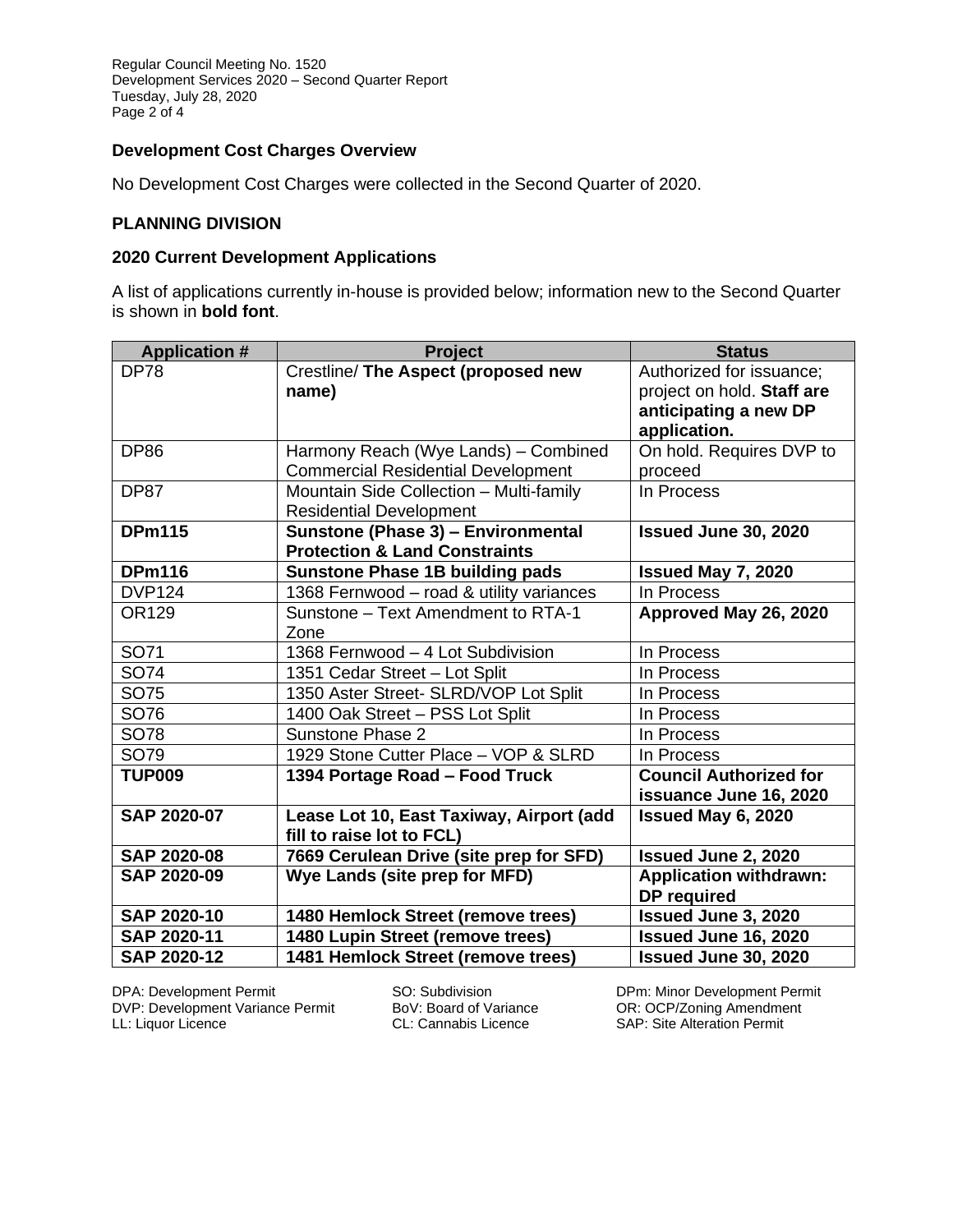# **2020 Long Range Planning Projects**

The following is a list of long-range planning projects and policy work and their respective status as of June 30, 2020.

| <b>Project</b>                               | <b>Status</b>                                     |
|----------------------------------------------|---------------------------------------------------|
| Hillside Development Design Guidelines       | Adopted April 21, 2020                            |
| Affordable Housing Action Plan – Work        | In Process; Consultation with Community           |
| Program                                      | scheduled for Fall 2020                           |
| Cycling Network Plan                         | Adopted April 21, 2020                            |
| <b>Climate Action Plan</b>                   | <b>RFP to be issued Fall 2020</b>                 |
| Development Procedures Bylaw Update          | In Process – To be presented Sept 1, 2020         |
| <b>Community Amenity Contribution Policy</b> | Draft supported by Council on June 30, 2020       |
|                                              | <b>Consulting with the local development</b>      |
|                                              | community will take place Aug/Sept 2020           |
| Sign Bylaw                                   | <b>Consultation with Business Community to be</b> |
|                                              | held Fall 2020                                    |
| Mount Currie Rock Slide Risk Assessment      | <b>Deferred until 2021</b>                        |
| Strategy                                     |                                                   |
| <b>Retail Cannabis Policy Amendment</b>      | Adopted June 16, 2020                             |
| <b>Advisory Planning Commission Bylaw</b>    | Adopted April 21, 2020                            |
| Amendment                                    |                                                   |
| Village Plant List Update                    | Presented to Council on June 16 - referred back   |
|                                              | to Staff for additional information               |

# **COMMUNICATIONS**

The Development Services Department works with the Communication Coordinator to regularly update the Village's website with current information related to planning and building and to meet statutory requirements related to notification as needed.

# **LEGAL CONSIDERATIONS**

There are no legal considerations as this report is being presented for information purposes.

## **IMPACT ON BUDGET & STAFFING**

The Development Services Division operates on a cost recovery basis as per the *Development Procedures Bylaw No. 725, 2013*, as amended from time to time. All applications for development, subdivision, temporary use and building permits have fees associated with the review. If the review of development applications exceeds the deposit, then any additional time is cost-recoverable from the applicant.

# **INTERDEPARTMENTAL IMPACT & APPROVAL**

The Development Services Division works closely with all Village Departments through referrals and coordination of public hearings, reports, and presentations to Council, negotiations and financial impacts.